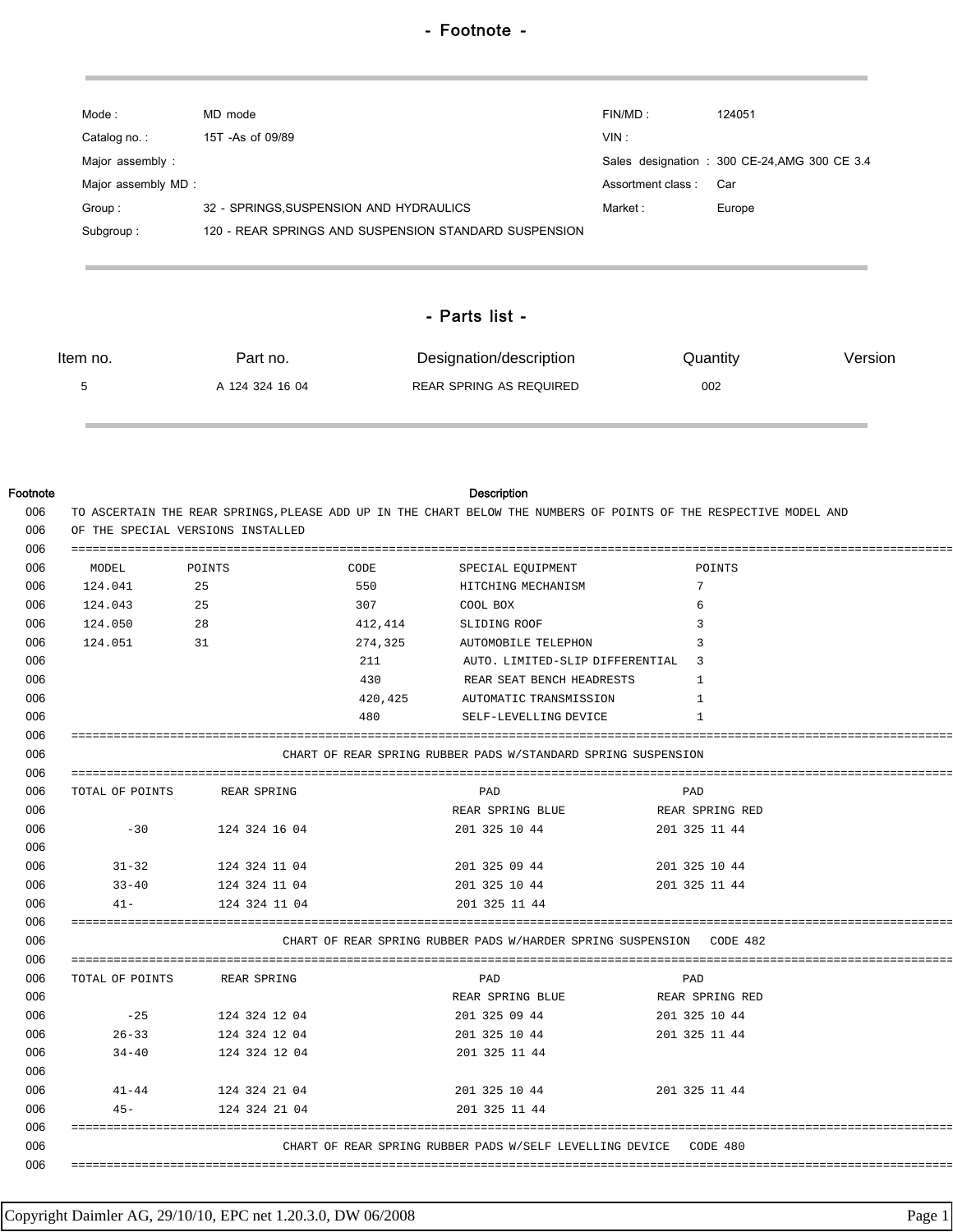| 006 | TOTAL OF POINTS | <b>REAR SPRING</b>                |         | PAD                                                           | PAD                                                                                                               |
|-----|-----------------|-----------------------------------|---------|---------------------------------------------------------------|-------------------------------------------------------------------------------------------------------------------|
| 006 |                 |                                   |         | REAR SPRING BLUE                                              | REAR SPRING RED                                                                                                   |
| 006 | $-25$           | 124 324 22 04                     |         | 201 325 09 44                                                 | 201 325 10 44                                                                                                     |
| 006 | $26 - 31$       | 124 324 22 04                     |         | 201 325 10 44                                                 | 201 325 11 44                                                                                                     |
| 006 |                 |                                   |         |                                                               |                                                                                                                   |
| 006 | $32 - 36$       | 124 324 13 04                     |         | 201 325 09 44                                                 | 201 325 10 44                                                                                                     |
| 006 | 37-41           | 124 324 13 04                     |         | 201 325 10 44                                                 | 201 325 11 44                                                                                                     |
| 006 | $42 -$          | 124 324 13 04                     |         | 201 325 11 44                                                 |                                                                                                                   |
| 006 |                 |                                   |         |                                                               |                                                                                                                   |
| 006 |                 |                                   |         |                                                               | CHART OF REAR SPRING RUBBER PADS W/SELF LEVELLING DEVICE HARDER SPRING SUSPENSION CODE 485                        |
| 006 |                 |                                   |         |                                                               |                                                                                                                   |
| 006 | TOTAL OF POINTS | REAR SPRING                       |         | PAD                                                           | PAD                                                                                                               |
| 006 |                 |                                   |         | REAR SPRING BLUE                                              | REAR SPRING RED                                                                                                   |
| 006 | $-27$           | 124 324 14 04                     |         | 201 325 09 44                                                 | 201 325 10 44                                                                                                     |
| 006 | $28 - 34$       |                                   |         | 201 325 10 44                                                 | 201 325 11 44                                                                                                     |
|     |                 | 124 324 14 04                     |         |                                                               |                                                                                                                   |
| 006 |                 |                                   |         |                                                               |                                                                                                                   |
| 006 | $35 - 43$       | 201 324 26 04                     |         | 201 325 10 44                                                 | 201 325 11 44                                                                                                     |
| 006 | $44 -$          | 201 324 26 04                     |         | 201 325 11 44                                                 |                                                                                                                   |
| 006 |                 |                                   |         |                                                               |                                                                                                                   |
| 006 |                 |                                   |         |                                                               | CHART OF REAR SPRING RUBBER PADS "SPORTS UNDERCARRIAGE" CODE 651/653/952                                          |
| 006 |                 |                                   |         |                                                               |                                                                                                                   |
| 006 | TOTAL OF POINTS | REAR SPRING                       |         | PAD                                                           | PAD                                                                                                               |
| 006 |                 |                                   |         | REAR SPRING BLUE                                              | REAR SPRING RED                                                                                                   |
| 006 | $-31$           | 124 324 23 04                     |         | 201 325 10 44                                                 | 201 325 11 44                                                                                                     |
| 006 |                 |                                   |         |                                                               |                                                                                                                   |
| 006 | 32-41           | 124 324 28 04                     |         | 201 325 09 44                                                 | 201 325 10 44                                                                                                     |
| 006 | $42 - 50$       | 124 324 28 04                     |         | 201 325 10 44                                                 | 201 325 11 44                                                                                                     |
| 006 | $51 -$          | 124 324 28 04                     |         | 201 325 11 44                                                 |                                                                                                                   |
| 006 |                 |                                   |         |                                                               |                                                                                                                   |
| 006 |                 |                                   |         |                                                               | CHART OF REAR SPRING RUBBER PADS"SPORTS UNDERCARRIAGE W/S-LEVELLING DEVICE"CODE 480+651/653/952                   |
| 006 |                 |                                   |         |                                                               |                                                                                                                   |
| 006 | TOTAL OF POINTS | REAR SPRING                       |         | PAD                                                           | PAD                                                                                                               |
| 006 |                 |                                   |         | REAR SPRING BLUE                                              | REAR SPRING RED                                                                                                   |
| 006 | $-26$           | 124 324 27 04                     |         | 201 325 09 44                                                 | 201 325 10 44                                                                                                     |
| 006 | $27 - 33$       | 124 324 27 04                     |         | 201 325 10 44                                                 | 201 325 11 44                                                                                                     |
| 006 |                 |                                   |         |                                                               |                                                                                                                   |
| 006 | $34 - 36$       | 201 324 36 04                     |         | 201 325 09 44                                                 | 201 325 10 44                                                                                                     |
| 006 | $37 - 42$       | 201 324 36 04                     |         | 201 325 10 44                                                 | 201 325 11 44                                                                                                     |
| 006 |                 |                                   |         |                                                               |                                                                                                                   |
| 006 | $43 - 49$       | 124 324 26 04                     |         | 201 325 09 44                                                 | 201 325 10 44                                                                                                     |
| 006 | $50 -$          | 124 324 26 04                     |         | 201 325 10 44                                                 | 201 325 11 44                                                                                                     |
| 006 |                 |                                   |         |                                                               |                                                                                                                   |
| 014 |                 |                                   |         |                                                               | TO ASCERTAIN THE REAR SPRINGS, PLEASE ADD UP IN THE CHART BELOW THE NUMBERS OF POINTS OF THE RESPECTIVE MODEL AND |
| 014 |                 | OF THE SPECIAL VERSIONS INSTALLED |         |                                                               |                                                                                                                   |
| 014 |                 |                                   |         |                                                               |                                                                                                                   |
| 014 | MODEL           | POINTS                            | CODE    | SPECIAL EQUIPMENT                                             | POINTS                                                                                                            |
| 014 | 124.040         | 28                                | 550     | HITCHING MECHANISM                                            | 7                                                                                                                 |
| 014 | 124.042         | 28                                | 307     | COOL BOX                                                      | 6                                                                                                                 |
| 014 | 124.052         | 30                                | 412,414 | SLIDING ROOF                                                  | 3                                                                                                                 |
| 014 |                 |                                   | 274,325 | AUTOMOBILE TELEPHON                                           | 3                                                                                                                 |
| 014 |                 |                                   | 915     | 90L FUEL TANK                                                 | 4                                                                                                                 |
| 014 |                 |                                   | 211     | AUTO. LIMITED-SLIP DIFFERENTIAL 3                             |                                                                                                                   |
| 014 |                 |                                   |         |                                                               | 1                                                                                                                 |
|     |                 |                                   | 430     | REAR SEAT BENCH HEADRESTS                                     |                                                                                                                   |
| 014 |                 |                                   | 420,425 | AUTOMATIC TRANSMISSION                                        | 1                                                                                                                 |
| 014 |                 |                                   | 480     | SELF-LEVELLING DEVICE                                         | 1                                                                                                                 |
| 014 |                 |                                   | 810     | SOUND SYSTEM                                                  | 1                                                                                                                 |
| 014 |                 |                                   | 819     | CD CHANGER                                                    | -1                                                                                                                |
| 014 |                 |                                   |         |                                                               |                                                                                                                   |
| 014 |                 |                                   |         | CHART OF REAR SPRING RUBBER PADS W/STANDARD SPRING SUSPENSION |                                                                                                                   |
| 014 |                 |                                   |         |                                                               |                                                                                                                   |
| 014 |                 | TOTAL OF POINTS REAR SPRING       |         | PAD                                                           | PAD                                                                                                               |
| 014 |                 |                                   |         | REAR SPRING BLUE                                              | REAR SPRING RED                                                                                                   |
| 014 | $-30$           | 124 324 16 04                     |         | 201 325 10 44                                                 | 201 325 11 44                                                                                                     |
|     |                 |                                   |         |                                                               |                                                                                                                   |